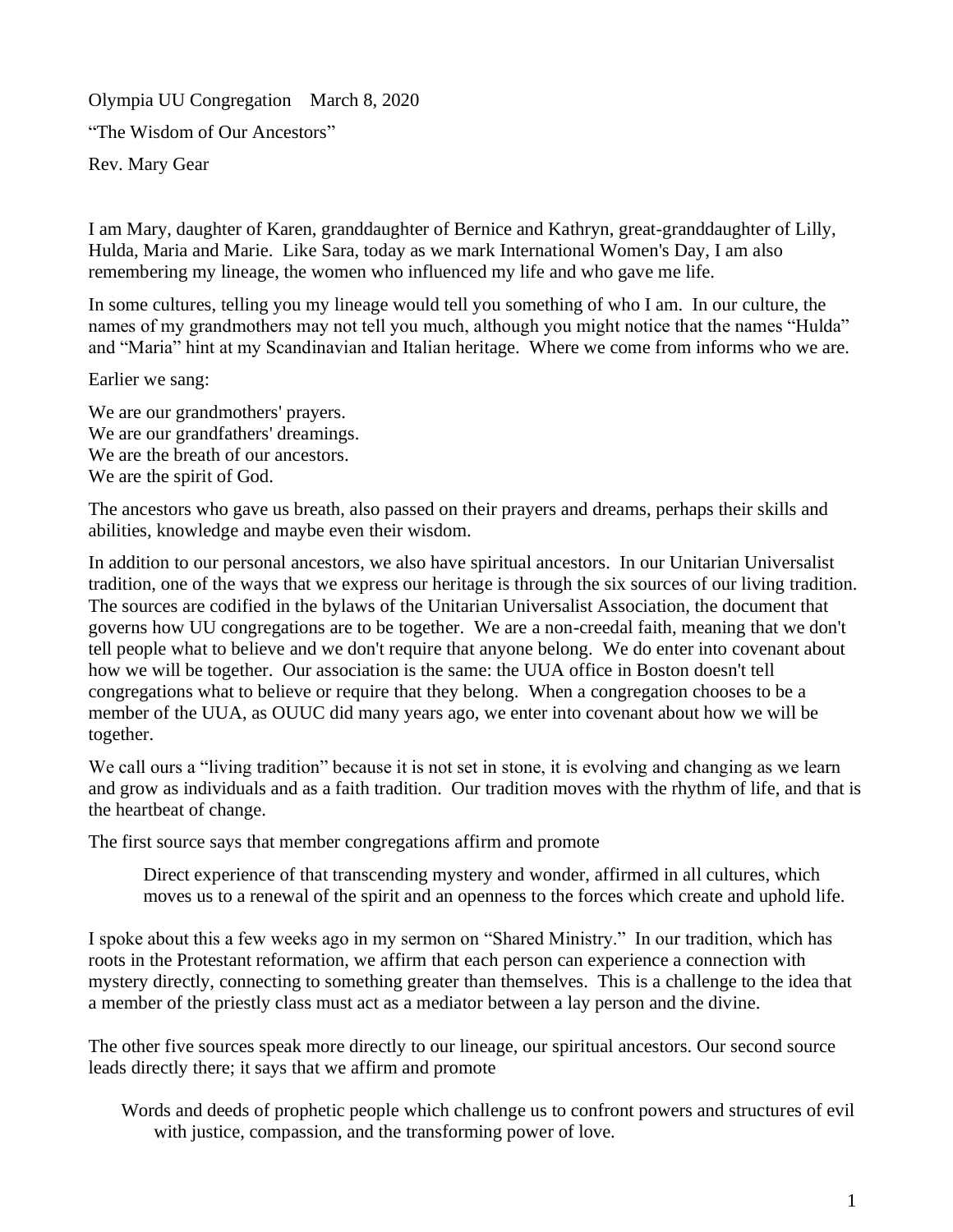This source draws on our religious traditions, and our history as a people. In our Unitarian tradition, we often call on the words and deeds of ancestors like William Ellery Channing and Henry David Thoreau, Margaret Fuller and Sophia Lyon Fahs. But, our ancestors are varied, from Isaac Newton to Kurt Vonnegut, from Charles Dickens to Beatrix Potter, from Louisa May Alcott to Robert Fulgham, from Thomas Jefferson to Dorthea Dix, from Pete Seeger to Ysaye Barnwell, whose music we sang earlier. (And, if you want more info about who these folks are, I've put links in my sermon text online.)

Each of our ancestors called on their beliefs and values to put their faith into action, working for what they defined as justice based in love. Their work called out poverty and oppression of those on the margins. They used words, humor and music to convey their message. They covered a range of identities. And yet, we still work to understand and acknowledge their humanity. They were not perfect, and we cannot expect them to be. Our job is to understand the history of their work and the consequences for our time.

Our Unitarian and Universalist history is under examination now regarding racism and how our existence in a white supremacy culture has affected how we live out our principles. William Ellery Channing is an example of a renowned Unitarian minister who was hesitant to speak out against slavery because he knew that the livelihood of many of his wealthy parishioners depended on the enslavement of black people. It took a conversation with writer Lydia Marie Child for Channing to be brave enough to speak out against what he knew to be wrong. There were Unitarians and Universalists of that time who were working against slavery and supporting the Underground Railroad, and yet the call to power and influence was strong in our leaders and in our institutions.

The story of the struggles and dynamics about race in our spiritual history have been researched and told by people of color in our tradition, like Rev. Leslie Takahashi and Rev. Mark Morrison-Reed. Some of you participated in the book study last Fall of Morrison-Reed's book "Darkening the Doorways: Black Trailblazers and Missed Opportunities in Unitarian Universalism." White UUs are just beginning to understand how we have been affected by a long history of racism, the opportunities we have missed, and how we can recover the integrity of our values and beliefs.

This second source used to read: the words and deeds of prophetic men and women. The prophets of our time brought a message of truth that the gender binary is false and does not reflect the lived experience of many people. In our General Assembly in 2018, using our democratic process, the delegates representing UU congregations voted to change the language from "prophetic men and women" to "prophetic people." That is our living tradition-it changes as we understand more, and it will continue to do so.

Our third source and our sixth source say that we affirm and promote

Wisdom from the world's religions which inspires us in our ethical and spiritual life, and Spiritual teachings of Earth-centered traditions which celebrate the sacred circle of life and instruct us to live in harmony with the rhythms of nature.

As Unitarian Universalists, we make an effort to learn about the world's religions, including the indigenous traditions, seeking to find common ground and understand the differences. For example, today our young people in RE are learning about the Hindu festival of Holi, which heralds the arrival of Spring and is celebrated with traditional food and the liberal use of bright colored powders thrown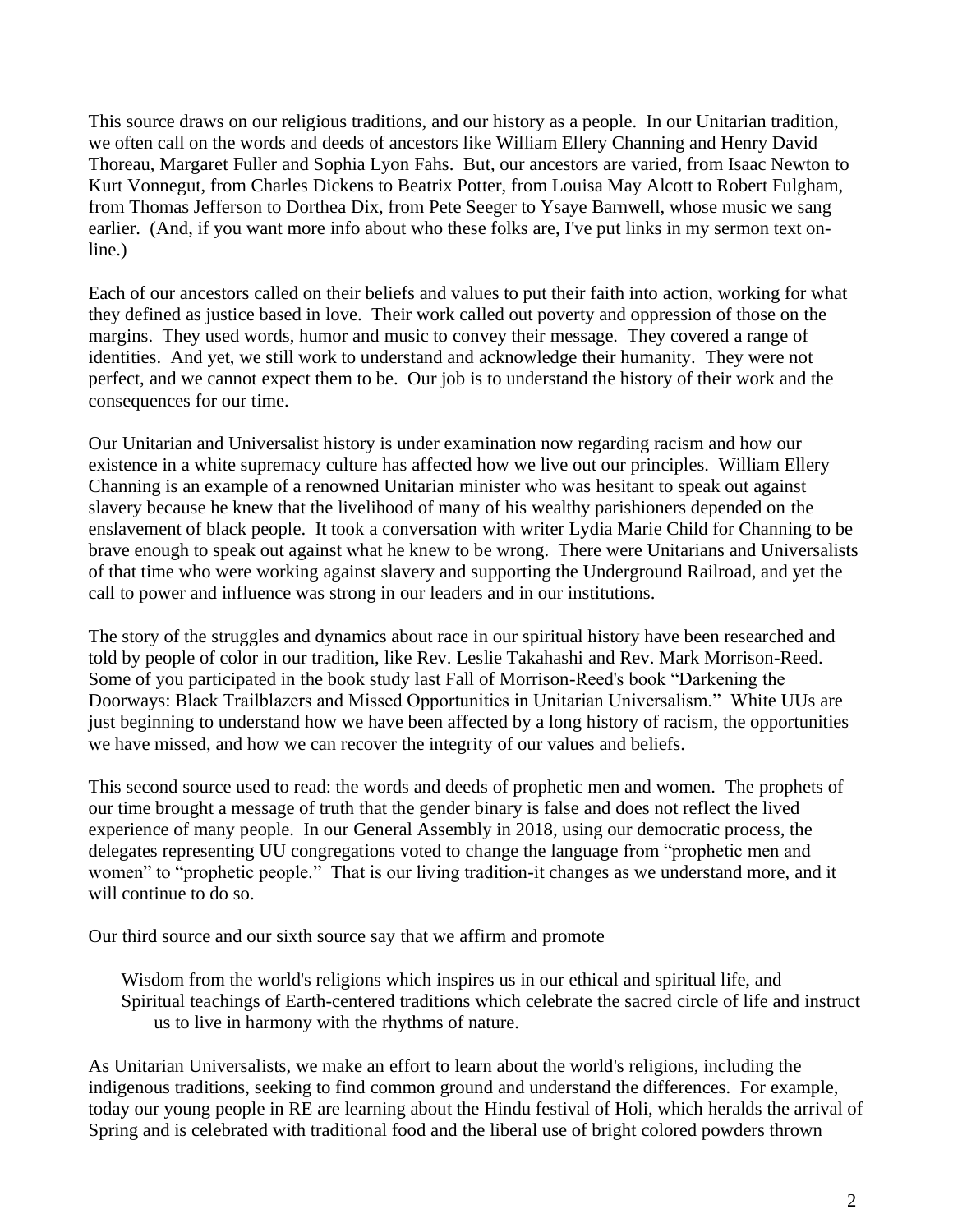everywhere. One of the requests from our parents is that their young ones have an understanding of the world's religions, and world religions is often offered as an adult RE class in UU congregations.

You might have noticed that in our worship services we use readings from the sacred texts of other traditions as well as secular readings; we have many sacred texts. Our definition of sacred is quite broad, which is both a blessing and a challenge. The blessing is inclusion and welcome. The challenge is respecting and understanding traditions when they are not ours per se. When we have not been raised in a particular tradition or experienced it deeply, we are not steeped in the culture and traditions in which they are embedded. No spiritual tradition can truly be understood outside of the environment in which it was formed and is practiced, so that poses a challenge to those of us who want to honor all traditions. How do we honor cultures and traditions without taking them for our own use without permission?

For those of us who are of white European descent, we are challenged to know and understand the impact of colonialism and racism. What does it mean for a white congregation to use spirituals from the black church tradition? What does it mean for a white congregation to use a ritual from a native tradition? Our typical practice is to ask someone who is of a particular culture to teach about their tradition and offer any rituals. When we don't do this, our values call us to deep discernment about the implications of our actions, both historical and current, with the hope that faithful reflection informs our decision.

As a living tradition, we are not given many answers, but rather guidance based on history as we are called to ask the questions that inform our present and future.

Our fourth source says that we use

Jewish and Christian teachings which call us to respond to God's love by loving our neighbors as ourselves.

Our Unitarian and Universalist traditions are rooted in protestant Christianity, which grew out of Jesus' experience as a Jew in the ancient middle east. Our spiritual lineage goes back to ancient times, and we draw on the Jewish and Christian Bibles as sacred texts. Although most UU congregations don't necessarily identify as Christian now, how we are organized, how we gather and how we worship is molded by this history. What we do on Sunday morning, and that it is even Sunday morning rather than another time, comes from this heritage and would not be out of line in a mainstream protestant church. What we say might be a bit of a challenge in some places, but not what we do.

Our living tradition shows up here in the ways that we interpret our history through the lens of these times. I did this last week when I spoke about this Christian season of Lent as a time of emptying ourselves in order to be open to what is yet to come. I offered a current and I hope relevant, interpretation of the ancient ritual, bringing its historical meaning into modern times.

Our fifth source, and the final one for today, offers that we affirm and promote

Humanist teachings which counsel us to heed the guidance of reason and the results of science, and warn us against idolatries of the mind and spirit.

One of the strengths of our faith tradition is that we assert the connection between religion and science; we don't see them as incompatible or in conflict. If you pay attention to the news at all, you know that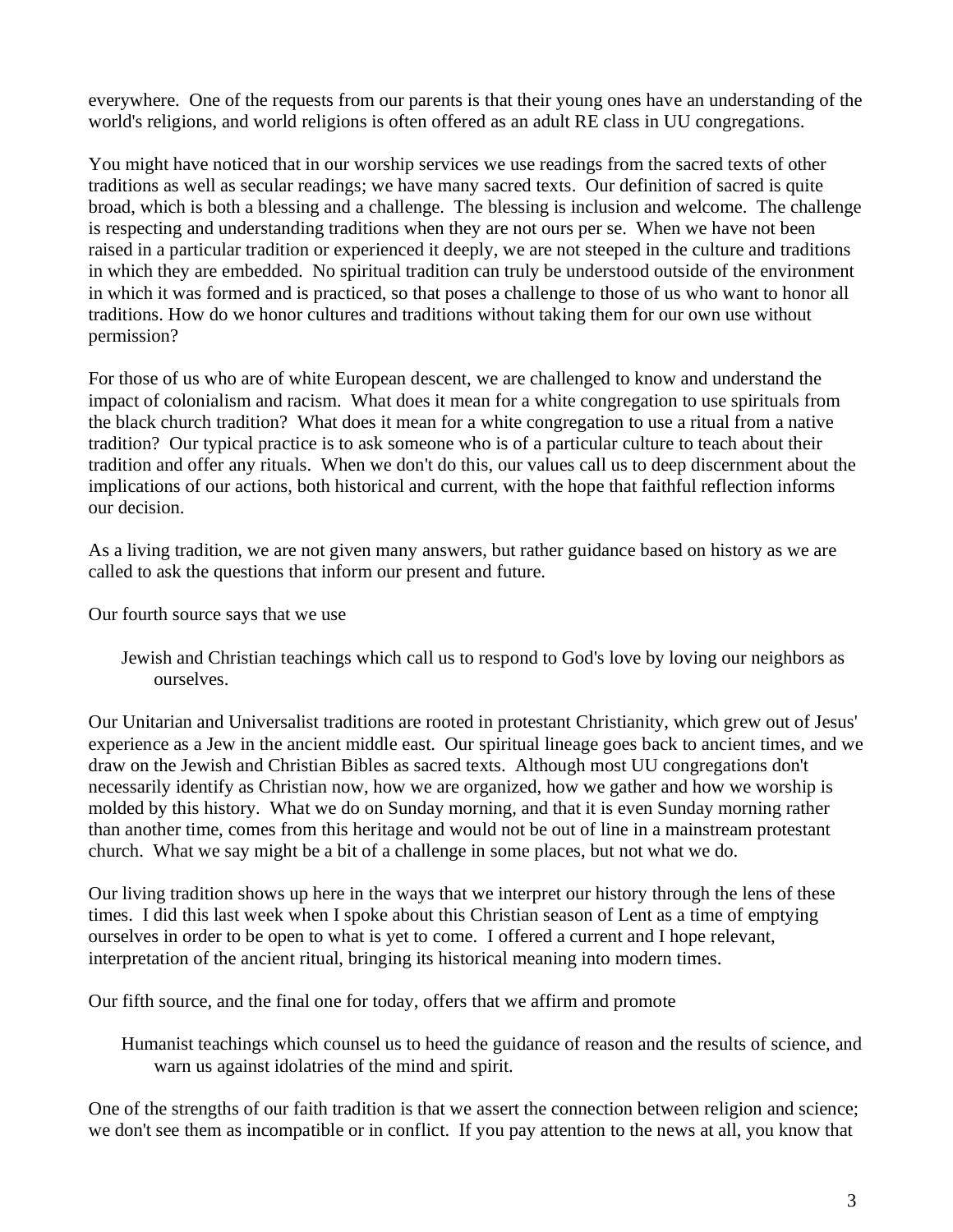this connection is a hot topic as science and scientists are under siege these days. There are scholarly papers, and not so scholarly writings, about why science and religion don't mix, continuing a debate that has been going on for millennia. This is a rich topic that deserves at least a sermon of its own.

Humanism was one of the formative movements in the Unitarian tradition in the  $20<sup>th</sup>$  century and was the foundation of many of the small lay-led fellowships established in the western US in the 1940's and 50's. The Unitarian Fellowship of Olympia was one of those. Today there are UU congregations that identify with this movement in a way that is reflected in their name, such as the Washington Ethical Society in the other Washington, Washington, DC. In our UUA you will find humanist fellowships located in the West and ethical societies located in the East with deep roots in the humanist movement.

There are many areas of overlap in the beliefs of humanists and Unitarian Universalists, and some UUs identify as humanists. They affirm the inherent worth and dignity of all people and value science. They affirm the use of reason and free will, work for justice and care for the Earth. Humanists see religion as a human creation, not created by God. Many people ascribe to humanist beliefs without naming them as such, and many faith traditions call on humanist teachings.

Our tradition's connection of religion and science also has a history that is important to understand. It informs the part of the source that speaks to warnings against idolatry, or extreme worship of an idea.

One example of our complex history is Clarence Skinner, after whom our UU publishing company Skinner House Books is named. Skinner was a Universalist minister in the early  $20<sup>th</sup>$  century who worked hard to promote the marriage of religion and science. He, like others, saw the new science of eugenics as the salvation of our species, offering a way for planned evolution to produce smarter and stronger babies, creating a stronger and smarter human race. Eugenics is a way to manage human reproduction to produce offspring with desirable traits. While this may not sound like a necessarily bad thing, its application was shot through with racism and classism, stereotypes and oppression. American was a leader in the eugenics movement, and later the Nazi party looked to the US for how to treat racial minorities, using eugenics as a scientific rationale for the holocaust.

Our living tradition calls on us to use science and reason, but also tempered with justice and compassion. From this example we learn that science alone is not enough; we are always called to listen to the voices of others and use the lens of justice-making.

Earlier Barbara sang beautifully about making peace with our past, looking it honest full on in the face and embracing it with forgiveness. Our ancestors, both personal and spiritual, were human, as are we. Our work is to understand our history, bring it into the present to make amends as needed, so that we may have a better future for all of us.

Knowing our history isn't enough. Wisdom requires that we know the full history, all of it, especially the parts that are buried. Wisdom requires that we digest the history, understanding it in the context that it happened and examining it in the context of today. And, wisdom requires that we be open to reinterpretation as we learn and grow, with hope that we build a better future based on our wisdom from the past.

The section of the UUA bylaws which contains the six sources ends with this:

Grateful for the religious pluralism which enriches and ennobles our faith, we are inspired to